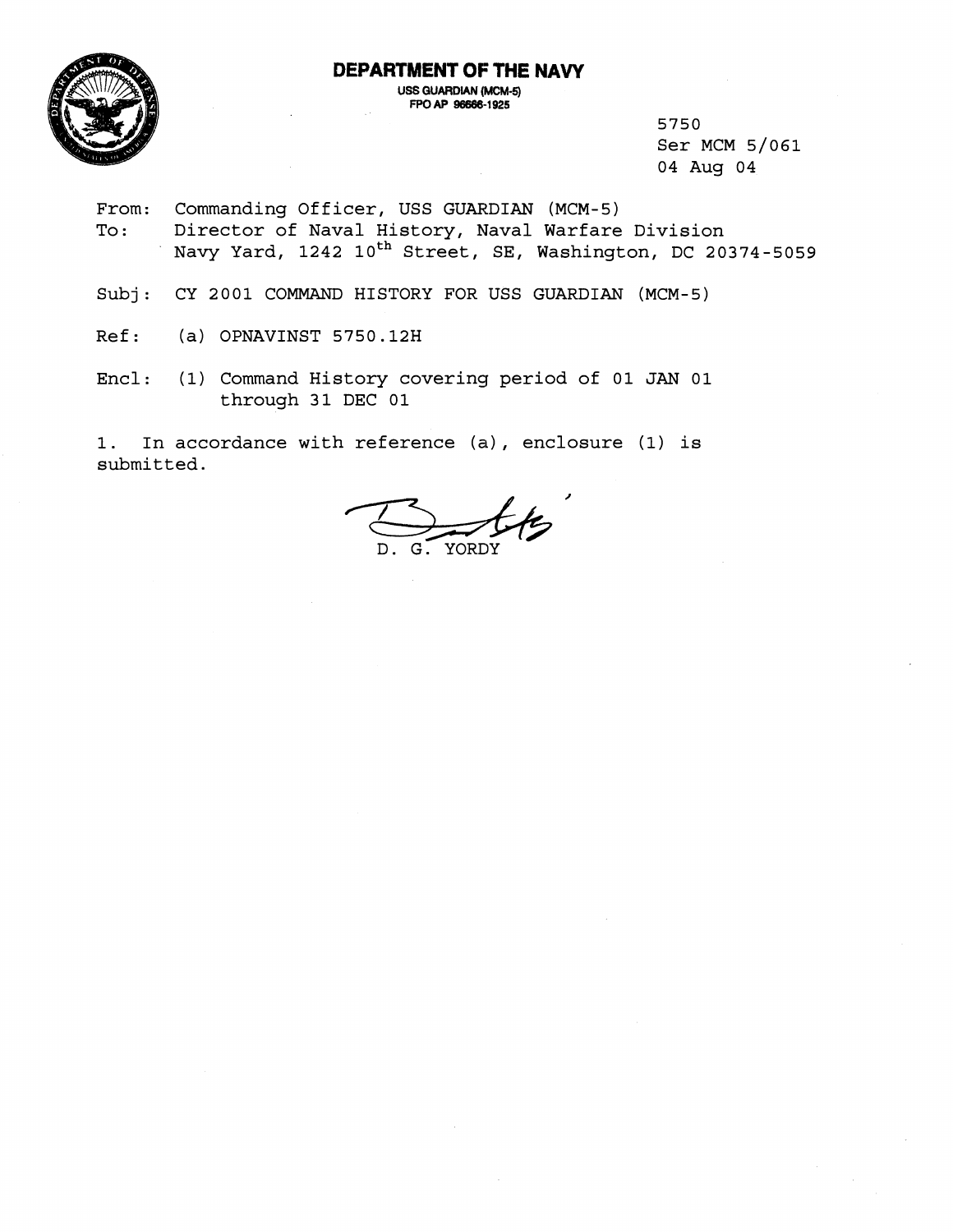# USS GUARDIAN (MCM 5) COMMAND HISTORY

.

# 1. Command Composition and Organization. USS GUARDIAN (MCM-5) UIC 21406

Mission: To conduct minehunt and minesweep operations against moored and bottom mines of contact, magnetic influence, acoustic influence and combination influence varieties.

Organizational Structure: GUARDIAN'S Immediate Superior in Command is COMMANDER, MINE COUNTERMEASURES DIVISION ELEVEN Sasebo, Japan.

Name of Commanding Officer: CDR Bernard M. Gately, Jr.

Units under GUARDIAN'S operational/administrative command: None.

GUARDIAN is home-ported at Commander Fleet Activities Sasebo (CFAS), in Sasebo, Japan.

2. Chronology.

| 01JAN-09JAN:                       | HOLUPK, IPT SASEBO, JAPAN           |
|------------------------------------|-------------------------------------|
| 10JAN-11JAN:                       | IPT SASEBO, JAPAN                   |
| 11JAN-13JAN:                       | <b>U/W EAST CHINA SEA</b>           |
| 14JAN-17JAN:                       | IPT SASEBO, JAPAN                   |
| 17JAN-19JAN:                       | <b>U/W EAST CHINA SEA</b>           |
| 19JAN-22JAN:                       | IPT SASEBO, JAPAN                   |
| 22JAN-26JAN:                       | <b>U/W EAST CHINA SEA</b>           |
| 26JAN-01FEB:                       | IPT SASEBO, JAPAN                   |
| 01FEB-03FEB:                       | ENR KURE, JAPAN                     |
| 03FEB-05FEB:<br>$\varphi\to\infty$ | <b>IPT KURE, JAPAN</b>              |
| 05FEB-09FEB:                       | U/W SUO NADA BAY, JAPAN MINEX/EODEX |
|                                    | 01-1JA PHASE 1                      |
| 09FEB:                             | ENR TOKUYAMA, JAPAN                 |
| 09FEB-10FEB:                       | IPT TOKUYAMA, JAPAN                 |
| 10FEB-14FEB:                       | U/W SUO NADA BAY, JAPAN MINEX/EODEX |
|                                    | $01-1JA PHASE2$                     |
| 14FEB-17FEB:                       | U/W ENR YOKOSUKA, JAPAN             |
| 17FEB-07MAR:                       | IPT YOKOSUKA, JAPAN                 |
| $08MAR-09MAR$ :                    | UNDERWAY DEMONSTRATION              |
| 10MAR-14MAR:                       | ENR: SASEBO, JAPAN                  |
| 15MAR-25MAR:                       | UPK: SASEBO, JAPAN                  |
| 26MAR-29MAR:                       | <b>INSURV</b>                       |
| 30MAR-18APR:                       | UPK SASEBO, JAPAN                   |
| 19APR-20APR:                       | TYT ECHISEA                         |
| 21APR-23APR:                       | UPK SASEBO, JAPAN ↓                 |
|                                    |                                     |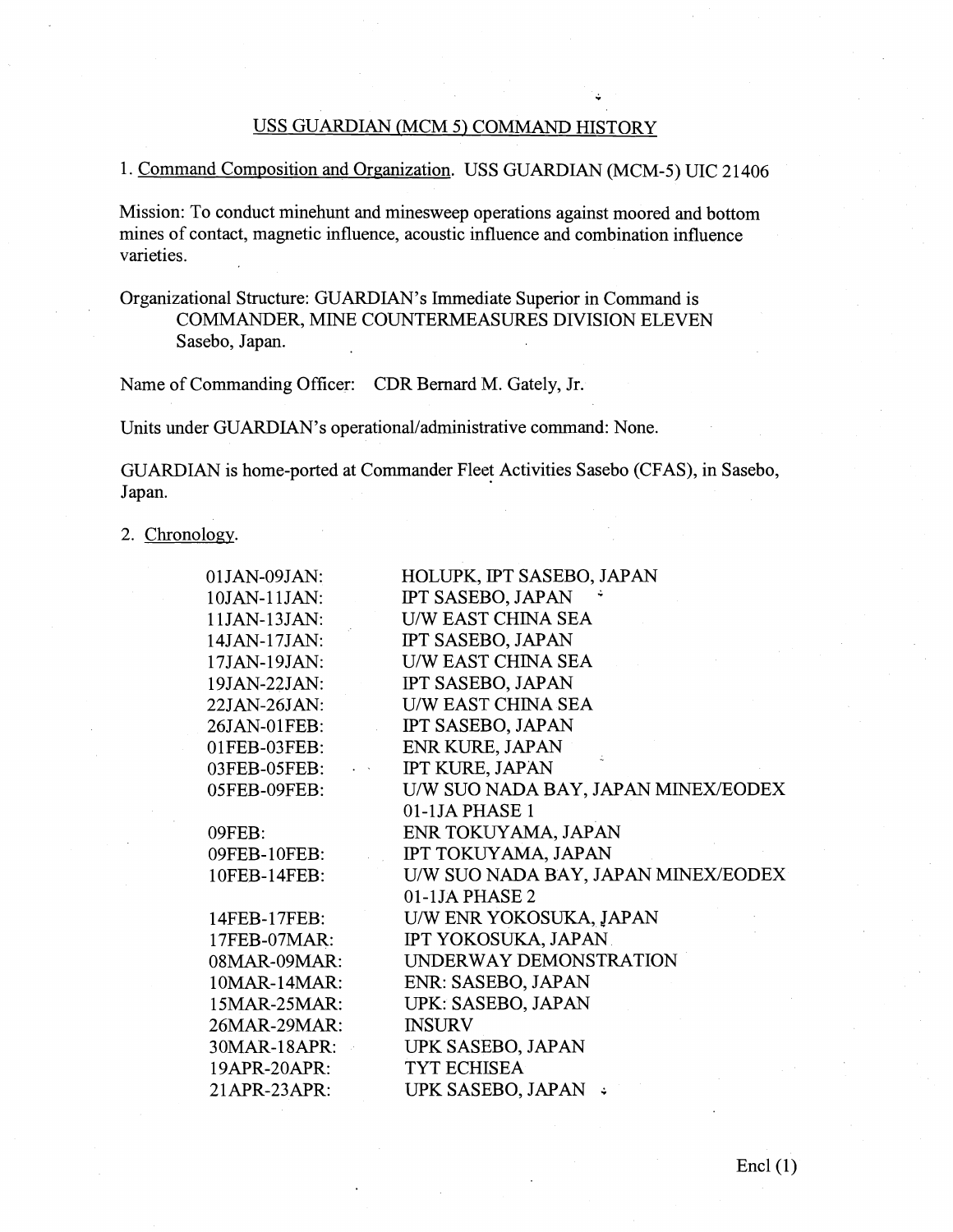24APR: 25APR-26APR: 27APR-OlMAY: 02MAY-03MAY: 04MAY-08MAY: 09MAY: 1OMAY-1 IMAY: 12MAY-16MAY: 17MAY- 1 8MAY: 19MAY-23MAY: 24MAY-26MAY: 27MAY: 28MAY-07JUN: 08 JUN-11 JUN: 12JUN-22JLJN: 23JUN-01JUL:  $01$  JUL: 02JUL-03JUL: 04JUL-06JUL: 07JUL-08JUL: 09JUL: 1 OJUL- 12JUL: 1 3 JUL- 1 7JUL: 1 8 JUL-25JUL: 26JUL-29JUL: 30JUL-03AUG: 04AUG-07AUG: 08AUG-10AUG: 1 OAUG: 1 1 AUG- 12AUG: 13AUG: 14AUG-26AUG: 27AUG- 19SEP: 20SEP: 2 1 SEP-30SEP: 010CT 020CT-040CT: 05 OCT-11 OCT: 120CT- 140CT: 150CT: 160CT- 190CT: 200CT-220CT: 230CT-240CT: 250CT: 260CT-280CT: 290CT

TYT ECHISEA LTT ECHISEA UPK SASEBO, JAPAN LTT ECHISEA, JAPAN UPK SASEBO, JAPAN ANCH SASEBO, JAPAN LTT ECHISEA, JAPAN UPK ECHISEA, JAPAN **IUNWEA ECHISEA** UPK SASEBO, JAPAN GRUSL ECHISEA IPT OKINAWA, JAPAN GRUSL SCHISEA IPT TUAS, SINGAPORE MINEX SINGAPORE IPT SEMBAWANG, SINGAPORE IPT SINGAPORE GRUSL SOMALACCA **IPT LUMUT** GRUSL SOMALACCA BSF SEMBAWANG, SINGAPORE GRUSL SCHISEA IPT SATTAHP GRUSL SCHISEA **<sup>7</sup>** IPT HONC; KONG, PRC GRUSL SCHISEA IPT OKINAWA GRUSL ECHISEA ARR SASEBO, JAPAN PKUPK SASEBO, JAPAN ANCH ECHISEA PKUPK SASEBO, JAPAN UPK SASEBO, JAPAN TRG ECHISEA UPK SASEBO, JAPAN UPK SASEBO, JAPAN GRUSL ECHISEA MINEX OKINAWA, JAPAN STMEV ECHISEA EARR SASEBO, JAPAN UPK ECHISEA TRANSIT ECHISEA DEGUASS OKINAWA, JAPAN TNG ECHISEA TRANSIT ECHISEA EARR SASEBO, JAPAN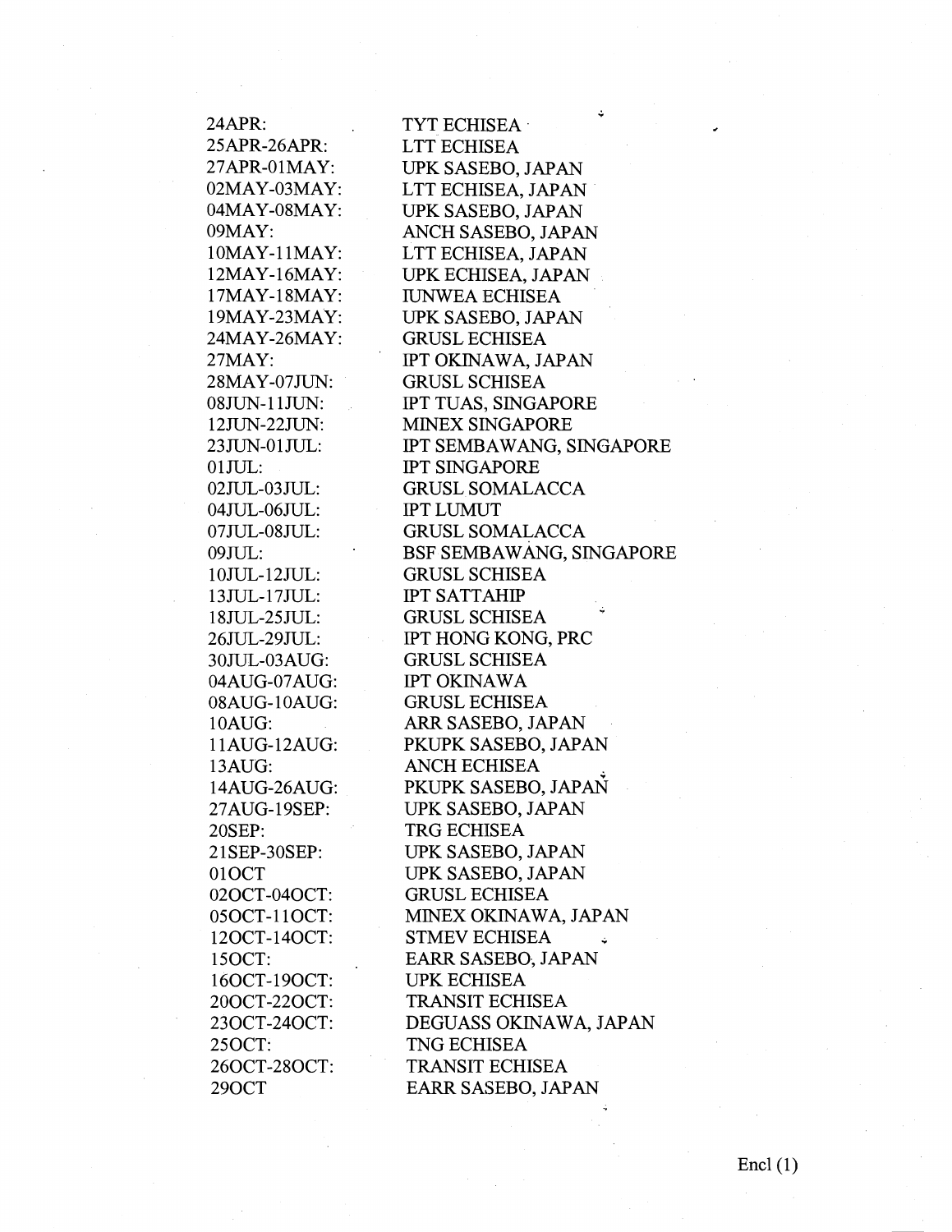290CT-3 1 OCT: 01NOV-04NOV: 05NOV-06NOV: 07NOV-28NOV: 29NOV: 3ONOV-09DEC: 1 ODEC- 1 1DEC: 12DEC-13DEC: 14DEC-3 1DEC:

UPK SASEBO, JAPAN UPK SASEBO, JAPAN IPTEA SASEBO, JAPAN UPK SASEBO, JAPAN TRN ECHISEA UPK SASEBO, JAPAN LTT SASEBO, JAPAN TYT ECHISEA HOLUPK SASEBO, JAPAN

3. Narrative. The following Conmand History for USS GUARDIAN (MCM-5) has been recreated from the Deck Log, Engineering Logs, and PODS.

#### 01 January to 31 January

Most of the crew onboard GUARDIAN was still on holiday leave visiting family and fiiends for the first 9 days of the new century. The first day back at work proved to be a busy day as GUARDIAN conducted a FAST CRUISE preparing the crew to get underway for most of January. The numerous underway periods were in support of the Engineering Department preparing for Underway Demonstration scheduled for 25-26 of January. But due to the opinion of the ISIC's representative, GUARDIAN was unable to conduct  $U/D$  as scheduled. The time was taken up by an LTT-E during which ATG personnel evaluated GUARDIAN'S engineering team as U/D ready and questioned why GUARDIAN's ISIC had rescheduled the Underway Demonstration.

#### 01 February to 28 February

With the disappointment of not having the U/D completed, GUARDIAN got underway for Kure, Japan. As the crew prepared for MINEX/EODEX 01-1JA, which lasted till the  $14<sup>th</sup>$ . Once again the Kure curse struck when the engineers discovered a crack in the short block of 2B Main Propulsion Diesel Engine. Following the exercise, GUARDIAN headed to Yokosuka, Japan to complete two engine replacements and attend some needed schools. Most of the time was spent making preparations for the Board of Inspectors and Survey (INSURV) and going on liberty in Tokyo and Rappungi. Engineering spent the majority of the time busy with the engine replacements.

#### 01 March to 31 March

With repairs complete, GUARDIAN again tried unsuccessfully to schedule U/D. On the  $9<sup>th</sup>$  of March, GUARDIAN headed home for Sasebo. When she arrived, INSURV was just a week and a half away. Preparations continued for both U/D and INSURV. Liberty was secured for the crew during the week of INSURV, which was starting to effect crew's morale. Unfortunately, the inspection did not get off to a good start and went down hill from there. As tensions mounted between the inspectors and crew, every little detail was soon being analyzed and criticized.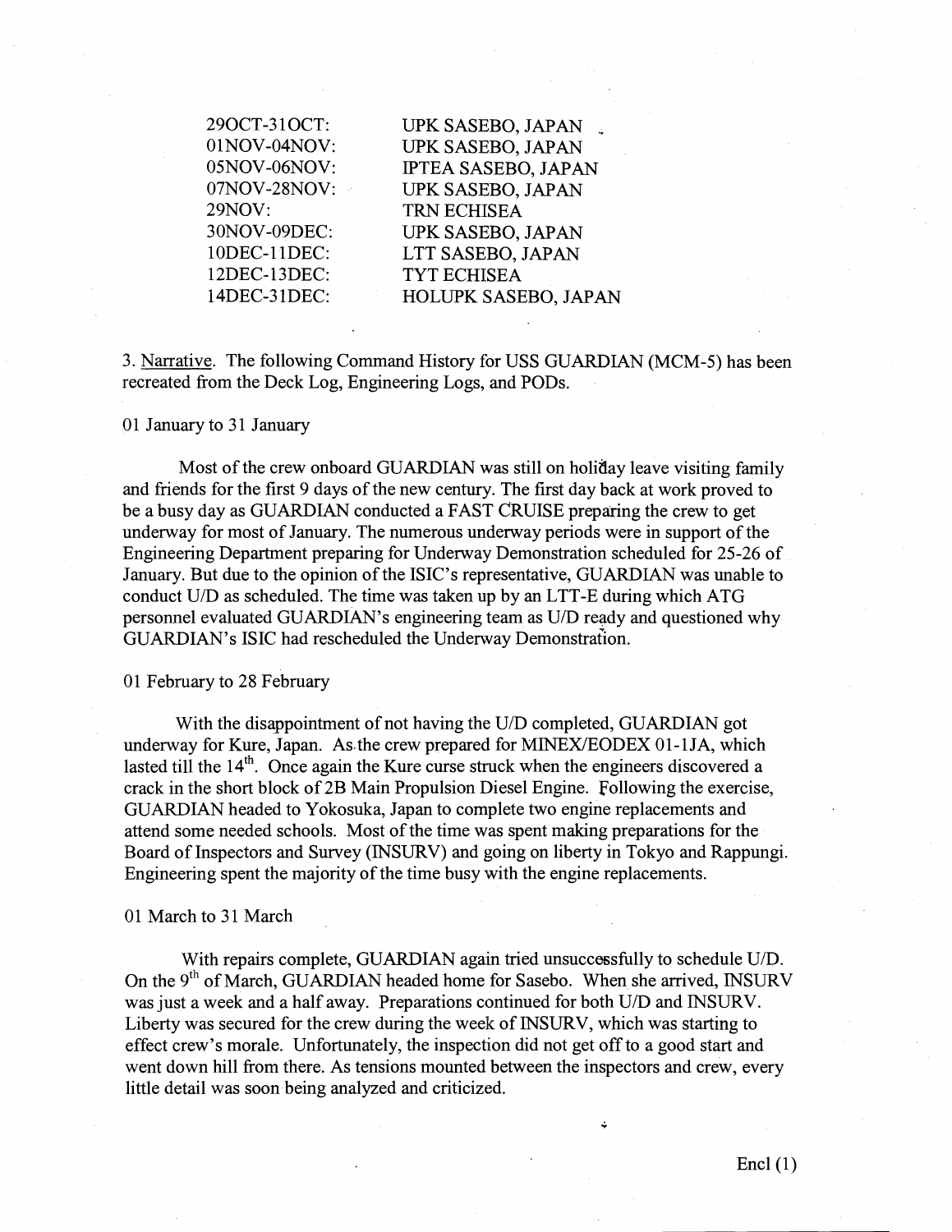# 01 April to 30 April  $\ddot{\phantom{1}}$

With INSURV complete but not knowing how she had fared, GUARDIAN again made preparations to pass Underway Demonstration. These efforts would dominate the rest of the month, with the ship getting underway each week for training. Engineering drills began early in the morning and lasted late into the evening.

#### $01$  May to 30 May

Early in the month, the ship went through a pre-Underway Demonstration at the direction of Mine Countermeasures Division Eleven. Morale fell to an all time low as the inspection did not go well and liberty was secured indefinitely until the ship completed the Underway Demonstration. This marked the beginning of 12 days of continuous pierside engineering drills during which all hands remained onboard. Operations department personnel were regularly seen cleaning the bilges in the Auxiliary and Main machinery spaces. Many people became frustrated by the demanding schedule and restrictions on liberty. After staying late working towards INSURV, most felt that there would be a healthy stand down period prior to the summer deployment. This never came about due to the need to pass Underway Demonstration in order for the ship to deploy and meet its operational commitments. Finally on May  $18<sup>th</sup>$ , the ship passed Underway Demonstration with flying colors. The crew was met at the pier with an ice cream social sponsored by the wives' association. Liberty call went down that weekend, and a twoday stand down began before the ship got underway with USS PATRIOT on the  $24<sup>th</sup>$  for Okinawa. Once underway, the focus shifted from engineering drills to total ship survivability drills. Fire, Search and Rescue (SAX), flooding, small boat attack and CBR drills became a regular occurrence. Everyone was anxious to hit the commissary at Kadena, AFB in Okinawa to buy supplies and enjoy some fast food. Okinawa was only a one-day stop, however, and the ship continued south to the South China Sea.

#### 01 June to 30 June

The transit south fiom Okinawa introduced several other ships to travel in company with GUARDIAN, including JDS BUNGO, JDS YAEYAMA, and USS INCHON. The event is commemorated in a famous photo-ex that resulted in a nice picture of all the ships together. This was the first time that the USS INCHON had set sail in the South Pacific since the Korean war. Numerous maneuvering exercises were held during mid-watches to practice interoperability between the US and Japanese forces. A great deal of time was spent refueling the ship while underway. There was much apprehension regarding doing an astern refueling (UNREP) since the ship had not done one in recent history. After two successful UNREP's on the  $2^{nd}$  and  $6^{th}$  the ship gained confidence in its ability to refuel at sea. After a long transit and-a morale raising beard growing contest, the ship arrived in Tuas, Singapore on the  $8<sup>th</sup>$  of June. SN

 won the contest for the best looking beard as determined by the Commanding Officer. Singapore was a great working and liberty port for all. MINEX began on the  $12<sup>th</sup>$  and lasted through the  $22<sup>nd</sup>$ . It included another UNREP on the  $17<sup>th</sup>$ . The ship was able to successfully locate all the practice mines placed in its operating area. The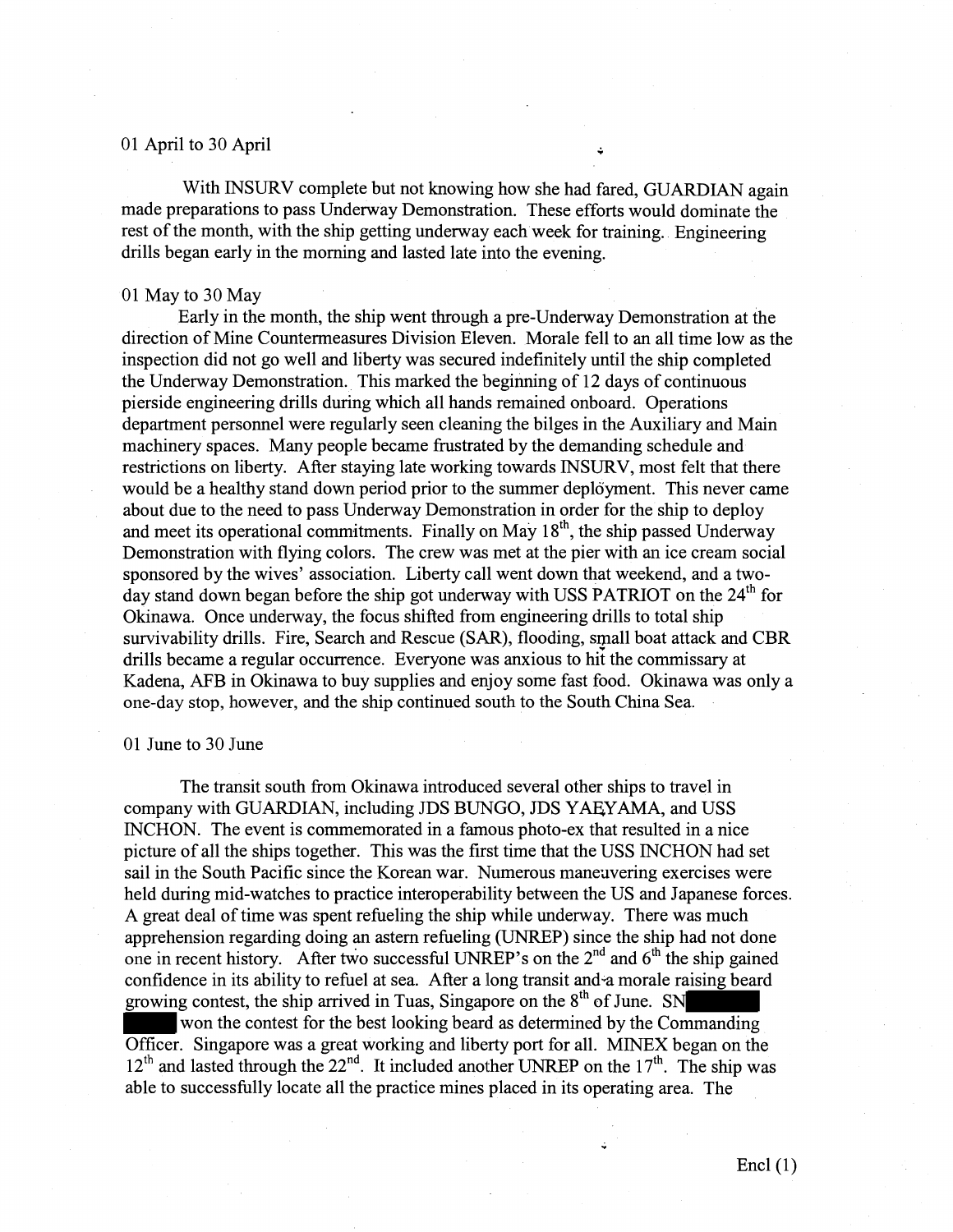exercise was a huge success. It involved 14 navies from the South Pacific. The majority of the cooperation occurred on the planning level. GUARDIAN concentrated on hunting its assigned area. The highlight of the event was seeing 'MINEWEODEX '02' written on the side of the mine shapes through the camera on the mine neutralization vehicle. It was exciting to see surface, air, and subsurface mine warfare occurring all at once. It was the first time that all three had been combined in a long time and it was a direct result of being able to operate with USS Inchon. The ship returned to Sembawang, Singapore on the  $22<sup>nd</sup>$  for a week-long maintenance availability. A lot of work was completed including much needed lagging jobs.

# 01 July to 31 July

On the 2<sup>nd</sup> of July, GUARDIAN departed Singapore enroute to Lumut, Malaysia. To guard against pirates, the crew manned an additional aft lookout watch to ensure that nothing approached the ship from behind unseen. The transit proved to be less exciting than expected. Traffic was not as dense as had been reported in the Strait of Malacca nor in Singapore harbor. The ship arrived in Lumut, Malaysia on the  $4<sup>th</sup>$  of July. Unfortunately, there were no fireworks this fourth. Force protection was a big issue in Malaysia. As a result of the Cole incident, a higher state of awareness was required in this Muslim dominated country. Even though the ship was berthed directly in front of the Malaysian Naval Headquarters, it was required to have barges completely surrounding it from the sea as well as large metal barricades on the pier. The crews of both GUARDIAN and PATRIOT were restricted to the base. In the midst of the spartan port visit conditions, the Malaysian Navy was very hospitable. They challenged the crews of both GUARDIAN and PATRIOT to a number of different athletic activities including soccer, rugby and softball. Ensign decided to leave the base sometime on the  $2<sup>nd</sup>$ . After reporting on board in Singapore a bare 6 days earlier, he left and did not return. The ship spent the majority of the rest of its visit looking for the lost Ensign. The concern was that he had been kidnapped or gotten lost somewhere on base. Later, NCIS officials apprehended him changing planes in Singapore enroute to Los Angeles. He quickly became the butt of all jokes onboard the ship. On the  $6<sup>th</sup>$ , the ship left Lumut and headed back to Singapore for a brief stop for hel. From Singapore, the ship left for Sattahip, Thailand arriving on the  $13<sup>th</sup>$ . The port visit in Thailand was a highlight for most. The crew enjoyed getting suits made at bargain prices. On the 18<sup>th</sup> the ship left for Hong Kong. This would be the first time a US ship would visit China since the EP-3 incident. The ship arrived in the middle of downtown Hong Kong, Ocean Terminal, with much fanfare on the 26<sup>th</sup> following two UNREPs with the USNS WALTER S. DIEHL on the  $20<sup>th</sup>$  and  $23<sup>rd</sup>$ . The port visit in Hong Kong allowed the crew an opportunity to fill any empty space remaining in their lockers with cheap electronics and clothes. The media closely covered the visit, and with the exception of an article in the South China Morning Post discussing the allegedly raucous nightlife enjoyed by US Navy sailors reported favorably on the ships' presence. The ship left Hong Kong on the  $30<sup>th</sup>$  heading back to Okinawa and home.

01 August to **3** 1 August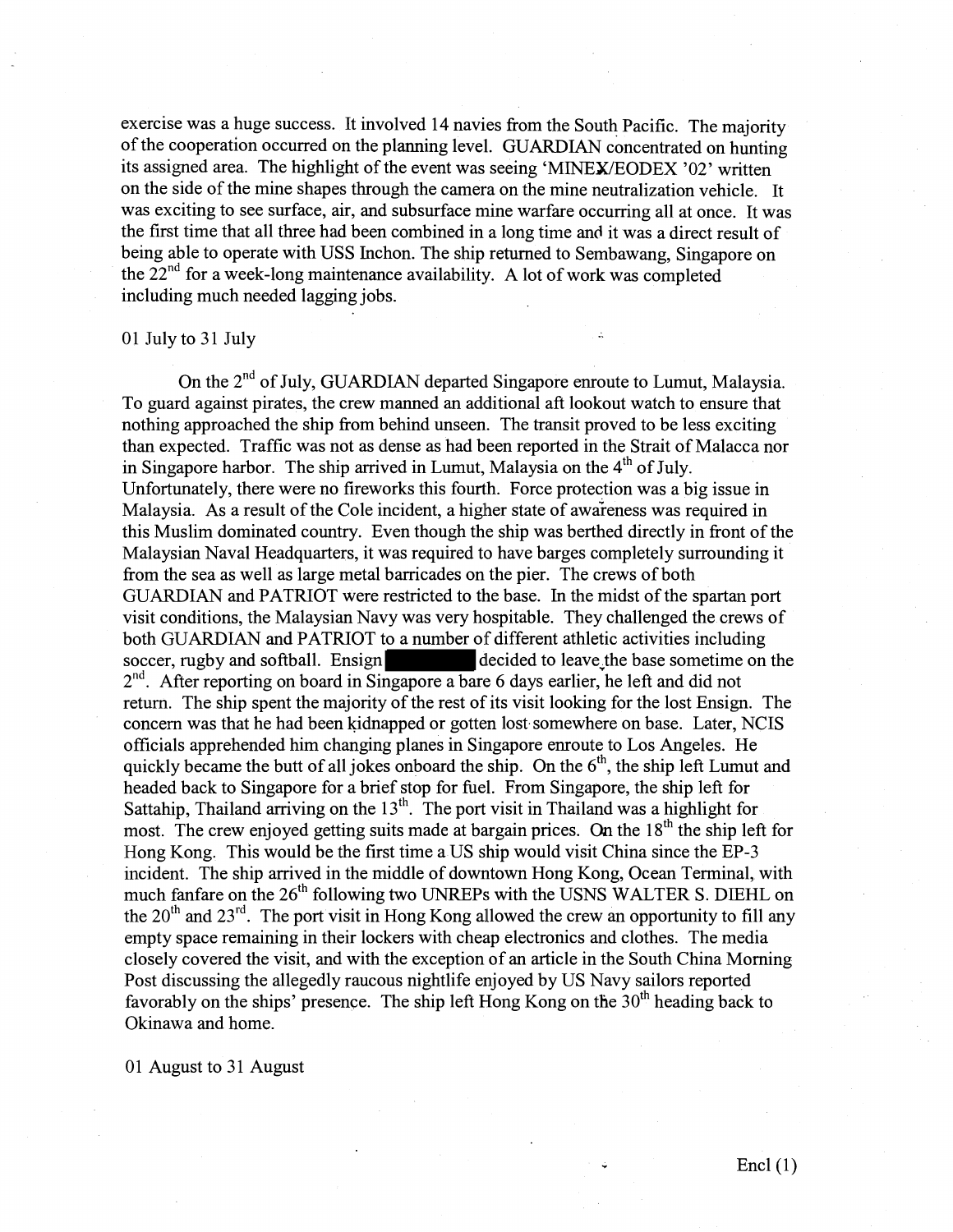The focus of the sail back to Okinawa was preparations for TSTA / FEP. Several integrated training team drills were held in preparation for the big event. The ship arrived on the 4" of August and went straight into the inspection. TSTA went well and on the 5<sup>th</sup>, the ship passed its Final Evaluation Problem. It was a huge relief to finally finish the training cycle after having INSURV and UD drag on for so long. The ship was exhausted and ready to head back to Sasebo to see family and relax. The transit back to Sasebo was quick and uneventful. Everyone was anxious to get home and see loved ones. The ship pulled into India Basin on the  $10<sup>th</sup>$ . Two days later the ship was underway for a day to offload ammunition at anchorage. The rest of the month was spent in an upkeep period. The crew finally had a chance to take some leave and spend time completing jobs that were now stacking up in the CSMP (Continuous Ship's Maintenance Project, a summary of all material items requiring attention).

# 01 September to 30 September

GUARDIAN continued the low-key tempo of its upkeep period until the September 11th terrorist attacks. The attacks marked a sharp change in the way Guardian did business, and for the rest of the month the crew waited to see just how this change would impact them. The crew.was recalled that evening and stayed at security alert most of the night. Liberty was secured for the entire base, and Japanese police were called in to guard the gates. No longer would the base be open to Japanese nationals and nonmilitary ID holders. Most of the crew didn't complain about the restrictions, people understood that there was indeed a dangerous threat. Although none of the crew lost close friends or family members in the attacks, they shared the sense of shock and loss that prevailed throughout the nation. After a few days, people were allowed to go home but nowhere else in town. Vehicles were not allowed on or off base. Nimitz park was used for parking. After several weeks of biking groceries home everyday, the base finally opened once more to vehicle traffic.

# 01 October to **3** 1 October

GUARDIAN left for Okinawa on the  $2<sup>nd</sup>$ . The intent was to conduct a mine exercise in conjunction with the Blue/Green SOCEX. The exercise was cut short about halfway through due to raising tension in the war against terrorism, however. There was a lot of talk about the entire ARG (the amphibious ships homeported in Sasebo) moving south either to Singapore or East Timor. On the  $9<sup>th</sup>$ , the ARG was recalled to Okinawa to onload supplies. Most thought that GUARDIAN would also head south on an extended deployment. Due to concerns about mine countermeasures vessels ability to protect themselves, maintain speed with the ARG, and self-sustain during a prolonged deployment, however, GUARDIAN and PATRIOT ended up returning to Sasebo. On the way, GUARDIAN deployed a double "O" mechanical mine sweep and practiced firing the .50 caliber machine guns. After a short stop in Sasebo, GUARDIAN made preparations to return to Okinawa to complete a run of the dega $\tilde{a}$ ssing range. PATRIOT was unable to get underway due to problems with their shaft seal. This was one of the first times that GUARDIAN had gotten underway without PATRIOT. The ship pulled into Okinawa on the 22<sup>nd</sup> and proceeded to offload an entire Conex box worth of